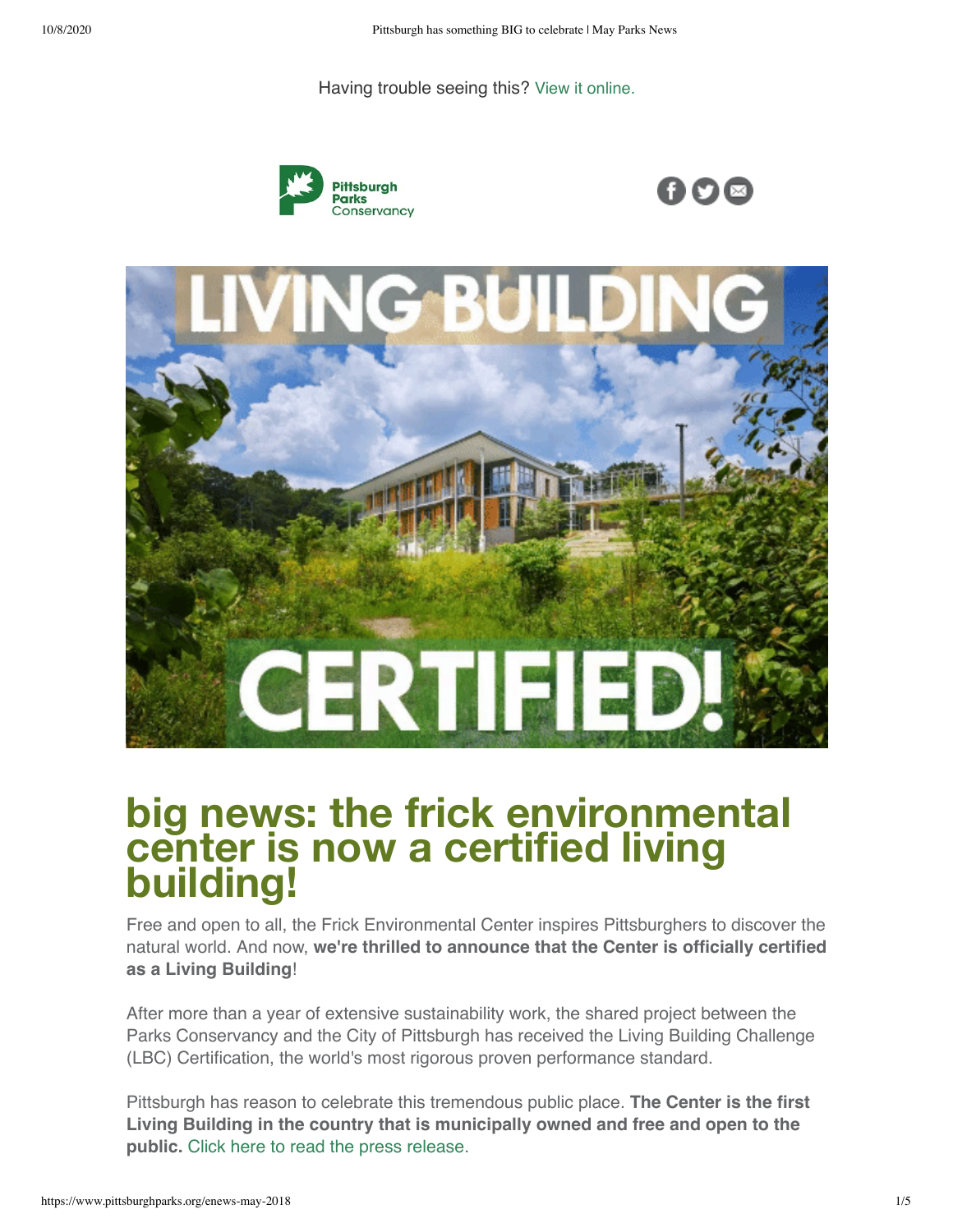

## **enjoy your vibrant parks at upcoming events**

After a long winter, we're treated to the amazingly vibrant months that make Pittsburgh's parks really pop. This month, you're invited to sip and relax at Sustainable Sipping; watch for traveling birds on World Migratory Bird Day; bring the little ones out for Kids' Day; laugh and learn during Ultimate Play Day; and much more.

#### **[Click here for our park events calendar](https://www.pittsburghparks.org/park-events?utm_source=hs_email&utm_medium=email&_hsenc=p2ANqtz--EDigy_XHiz1TR5VyyhRLe06ycIhNIrxCrJgmMeecQwfZ30-MWcemsbmJ2Zy4--G41svZ5LbWwtCZ-GmW8mcAo4bOZOwoha8ZV5uKmiGO-rdjQrqo) →**



## **this mother's day, give a gift that keeps on growing**

Show wonderful women how much they mean to you with the gift of perennial park flow‐ ers. Planted by Parks Conservancy staff, these beautiful blooms will return year after year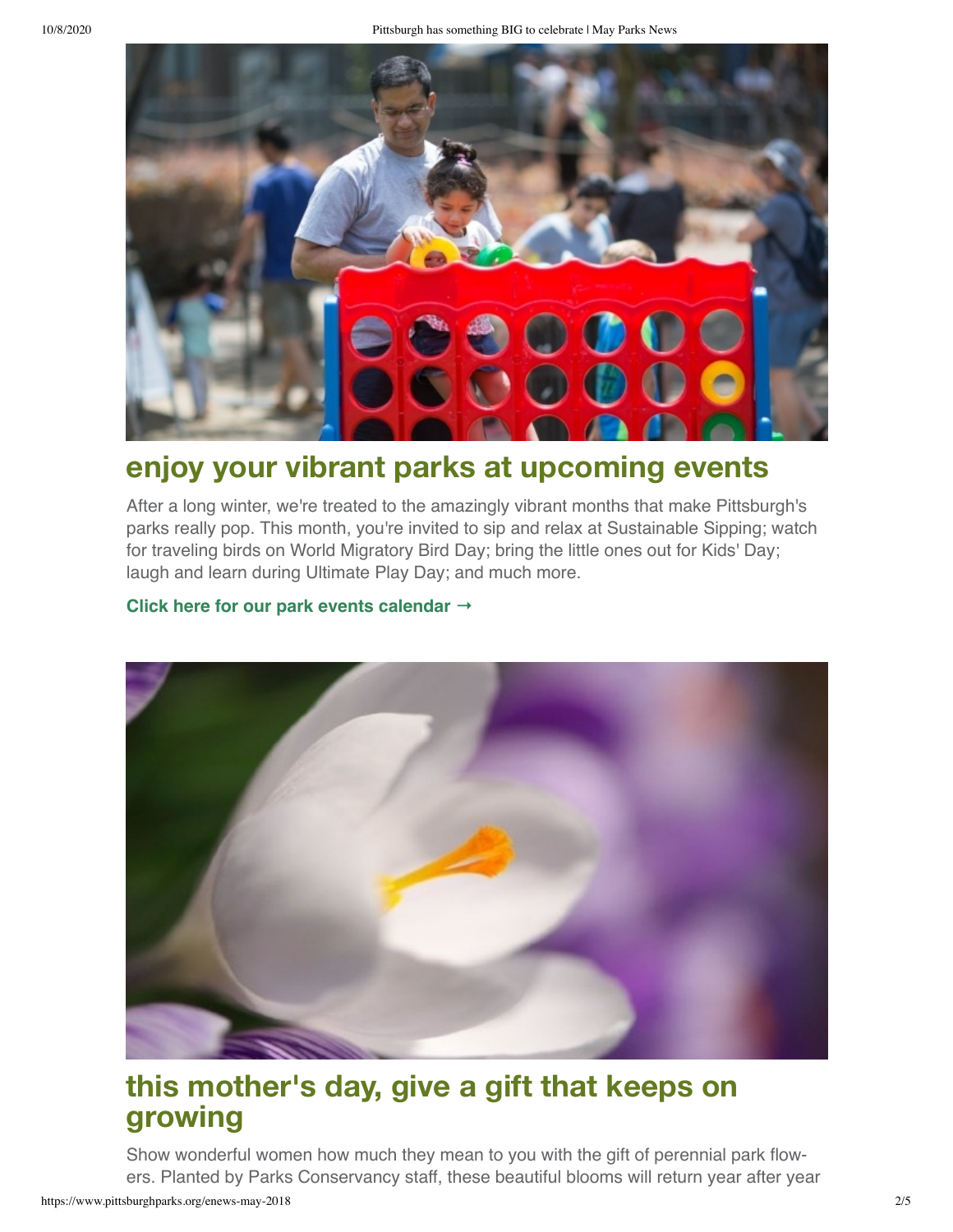to park gardens. **A donation of \$50 plants 25 bulbs; \$100 plants 50 bulbs.** Your gift comes with a personalized card or e-card.

#### **[Make a Mother's Day gift here](https://www.pittsburghparks.org/donate/mothers-day-2018?utm_source=hs_email&utm_medium=email&_hsenc=p2ANqtz--EDigy_XHiz1TR5VyyhRLe06ycIhNIrxCrJgmMeecQwfZ30-MWcemsbmJ2Zy4--G41svZ5LbWwtCZ-GmW8mcAo4bOZOwoha8ZV5uKmiGO-rdjQrqo) →**



### **20th annual spring hat luncheon raises valuable funds for your parks**

Held this year in the historic Highland Park Entry Garden, the 20th Annual PNC Pittsburgh Parks Conservancy Spring Hat Luncheon raised valuable funds for your favorite parks. Over 600 guests attended our biggest fundraiser in fashionable and creative looks.

#### **[Click here for Hat Lunch 2018 photos](https://www.flickr.com/photos/pghparks/albums/72157693422816652/with/41958242981/?utm_source=hs_email&utm_medium=email&_hsenc=p2ANqtz--EDigy_XHiz1TR5VyyhRLe06ycIhNIrxCrJgmMeecQwfZ30-MWcemsbmJ2Zy4--G41svZ5LbWwtCZ-GmW8mcAo4bOZOwoha8ZV5uKmiGO-rdjQrqo) →**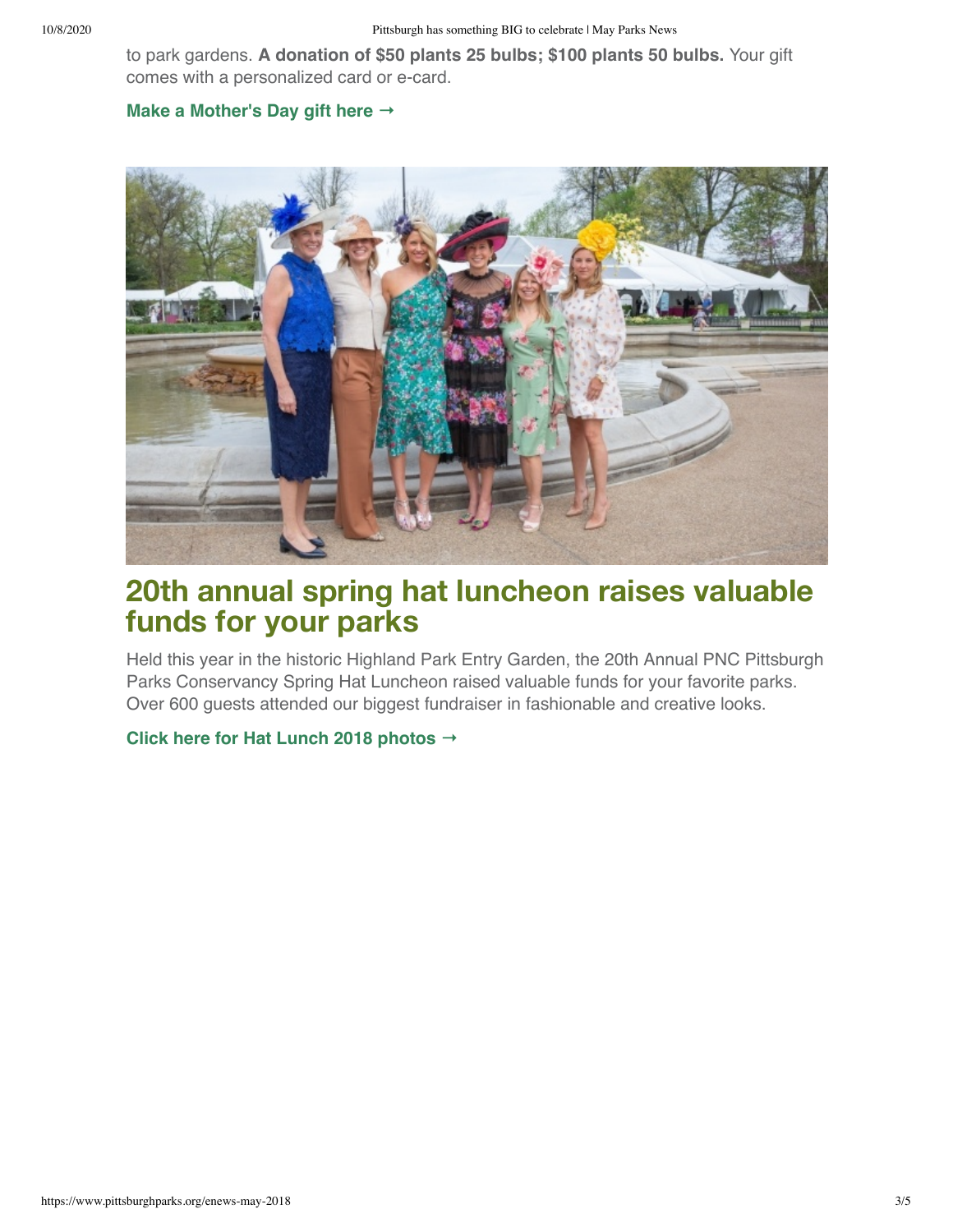

## **have a hand in your parks as a volunteer**

Volunteers are essential to bettering the park spaces that we all share. Help out your parks at oodles of upcoming volunteer events. No experience necessary; tools, gloves, and training provided.

#### **[Click here to find upcoming volunteer events](https://www.pittsburghparks.org/park-events?utm_source=hs_email&utm_medium=email&_hsenc=p2ANqtz--EDigy_XHiz1TR5VyyhRLe06ycIhNIrxCrJgmMeecQwfZ30-MWcemsbmJ2Zy4--G41svZ5LbWwtCZ-GmW8mcAo4bOZOwoha8ZV5uKmiGO-rdjQrqo) →**

### **may featured events**

[Sustainable Sipping](https://embed.showclix.com/event/sustainable-sipping3598847?utm_source=hs_email&utm_medium=email&_hsenc=p2ANqtz--EDigy_XHiz1TR5VyyhRLe06ycIhNIrxCrJgmMeecQwfZ30-MWcemsbmJ2Zy4--G41svZ5LbWwtCZ-GmW8mcAo4bOZOwoha8ZV5uKmiGO-rdjQrqo) | May 11 [World Migratory Bird Day](https://embed.showclix.com/event/world-migratory-bird-day?utm_source=hs_email&utm_medium=email&_hsenc=p2ANqtz--EDigy_XHiz1TR5VyyhRLe06ycIhNIrxCrJgmMeecQwfZ30-MWcemsbmJ2Zy4--G41svZ5LbWwtCZ-GmW8mcAo4bOZOwoha8ZV5uKmiGO-rdjQrqo) I May 12 [Kids' Days in Schenley Plaza](https://embed.showclix.com/event/kids-days-2017jRdTJZt?utm_source=hs_email&utm_medium=email&_hsenc=p2ANqtz--EDigy_XHiz1TR5VyyhRLe06ycIhNIrxCrJgmMeecQwfZ30-MWcemsbmJ2Zy4--G41svZ5LbWwtCZ-GmW8mcAo4bOZOwoha8ZV5uKmiGO-rdjQrqo) I May 13 [Junior Garden Buds Family Event](https://embed.showclix.com/event/jgb-may?utm_source=hs_email&utm_medium=email&_hsenc=p2ANqtz--EDigy_XHiz1TR5VyyhRLe06ycIhNIrxCrJgmMeecQwfZ30-MWcemsbmJ2Zy4--G41svZ5LbWwtCZ-GmW8mcAo4bOZOwoha8ZV5uKmiGO-rdjQrqo) I May 19 [Ultimate Play Day](https://embed.showclix.com/event/play-day-2018?utm_source=hs_email&utm_medium=email&_hsenc=p2ANqtz--EDigy_XHiz1TR5VyyhRLe06ycIhNIrxCrJgmMeecQwfZ30-MWcemsbmJ2Zy4--G41svZ5LbWwtCZ-GmW8mcAo4bOZOwoha8ZV5uKmiGO-rdjQrqo) | May 20 [Hike with a Naturalist: Wildflowers Spread in Wild Ways](https://embed.showclix.com/event/wildflowers-2018?utm_source=hs_email&utm_medium=email&_hsenc=p2ANqtz--EDigy_XHiz1TR5VyyhRLe06ycIhNIrxCrJgmMeecQwfZ30-MWcemsbmJ2Zy4--G41svZ5LbWwtCZ-GmW8mcAo4bOZOwoha8ZV5uKmiGO-rdjQrqo) | May 20 [Full Moon Hike](https://embed.showclix.com/event/full-moon-hike-4-20189WkbqU3?utm_source=hs_email&utm_medium=email&_hsenc=p2ANqtz--EDigy_XHiz1TR5VyyhRLe06ycIhNIrxCrJgmMeecQwfZ30-MWcemsbmJ2Zy4--G41svZ5LbWwtCZ-GmW8mcAo4bOZOwoha8ZV5uKmiGO-rdjQrqo) | May 29 [Dancing in the Park](https://embed.showclix.com/event/dancing-in-the-park-weekly-dance-in-schenley-plazar5CpjYi?utm_source=hs_email&utm_medium=email&_hsenc=p2ANqtz--EDigy_XHiz1TR5VyyhRLe06ycIhNIrxCrJgmMeecQwfZ30-MWcemsbmJ2Zy4--G41svZ5LbWwtCZ-GmW8mcAo4bOZOwoha8ZV5uKmiGO-rdjQrqo) | May 30

#### **CLICK HERE FOR EVENT CALENDAR**

### **parks in the news**

[Pittsburgh Mayor Peduto To Celebrate Frick's First-in-U.S. Living Building Certification](http://triblive.com/local/allegheny/13612369-74/pittsburgh-mayor-peduto-to-celebrate-fricks-first-in-us-living-building-certification?utm_source=hs_email&utm_medium=email&_hsenc=p2ANqtz--EDigy_XHiz1TR5VyyhRLe06ycIhNIrxCrJgmMeecQwfZ30-MWcemsbmJ2Zy4--G41svZ5LbWwtCZ-GmW8mcAo4bOZOwoha8ZV5uKmiGO-rdjQrqo) 1 Pittsburgh Tribune Review